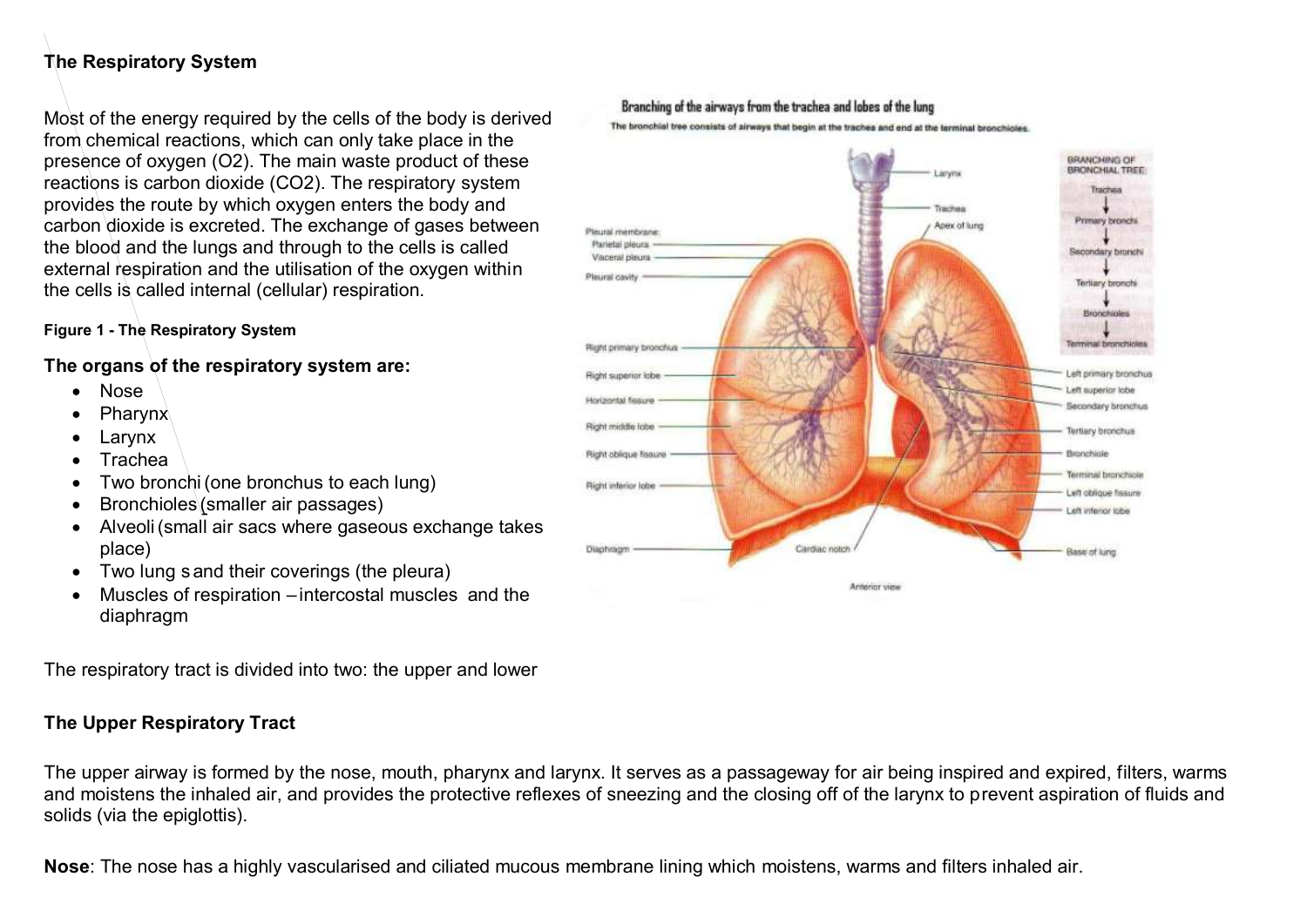**Pharynx**: This is a muscular tube lined with mucous membrane extending from the base of the skull to the sixth cervical vertebra.

**Larynx**: The larynx is composed of muscle tissue and cartilage and is lined with mucous membrane. It functions as an air passage and contains the vocal cords.

#### **The Lower Respiratory Tract**

The lower tract consists of the trachea, bronchi and two lungs.

**Trachea**: The trachea continues from the larynx above and divides into the right and left bronchi below. The trachea, main bronchi and smaller bronchi are supported by C-shaped incomplete rings of cartilage with a gap behind. They are lined by ciliated epithelium containing goblet cells, which secrete mucus.

**Bronchi**: Each bronchus enters a lung where it branches like a tree to form the bronchial tubes. These in turn divide to form secondary and tertiary bronchi, and finally bronchioles, which are about 1mm in diameter. The **bronchioles** sub-divide, progressively becoming smaller. When no more branching takes place it becomes a terminal bronchiole, which gives rise to a spray of microscopic tubes known as alveolar ducts and each duct terminates in clusters of microscopic sacs called alveoli. **Alveoli** consist only of a thin layer of flattened epithelial cells, which are surrounded by blood capillaries, and here oxygen and carbon dioxide are exchanged by diffusion.

**The Lungs**: There are two lungs. Each lung is made up mainly of bronchial tubes with their successive branches, alveoli and many blood vessels. The right lung has three lobes and the left lung has two lobes. Each lung is enclosed in an adherent serous membrane called the visceral pleura. A second layer lines the thoracic wall and is called the parietal pleura.



**Figure 2 - Alveoli**

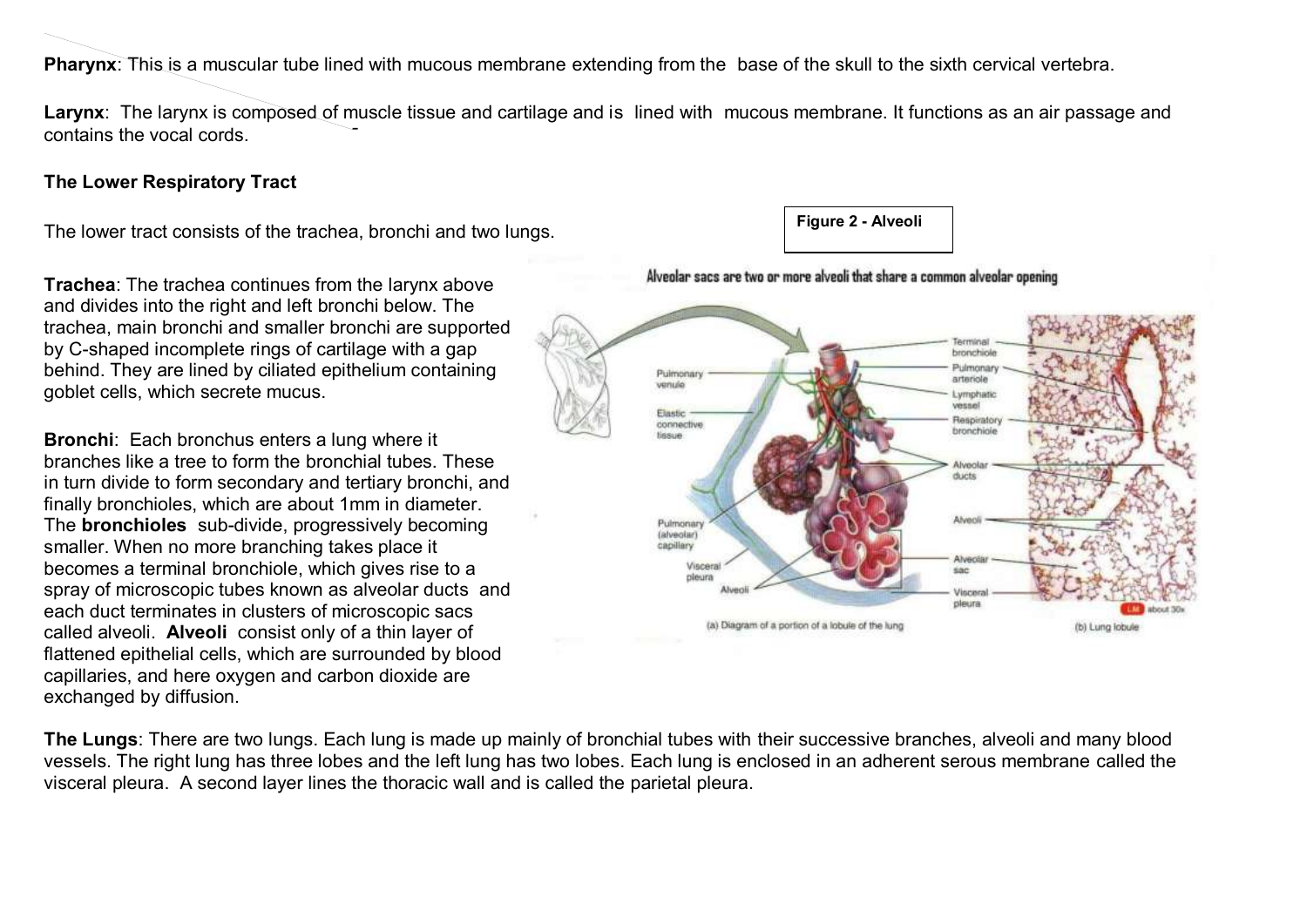## **The Mechanism of Respiration**

This is the process by which the lungs expand to take in air and contract to expel it. The cycle of respiration, which occurs about 15 times a minute, consists of three phases:

- Inspiration
- Expiration
- Pause

Inspiration is the active phase during which air moves into the lungs. Expiration, in normal breathing, is a passive phase during which air moves out of the lungs. Inherent within this mechanism is the difference in pressures between the thoracic and abdominal cavities; the pressure of the abdominal cavity is greater than that of the thoracic. In inspiration the chest has to work against the pressure of the abdomen to pull air into the lungs, but uses this pressure in the process of exhalation.

# **Muscles of Respiration**

The primary muscles of respiration are:

- **The Diaphragm**: this is a dome shaped muscle, which separates the thoracic and abdominal cavities.
- The Intercostal Muscles: (external and internal) There are 11 pairs of intercostal muscles and they are located in the spaces between the 12 pairs of ribs.
- **Accessory muscles of respiration**. Any muscle that attaches onto a rib is potentially a muscle of respiration, and includes: the scalenes, quadratus lumborum, Serratus posterior (superior and inferior) sternocleidomastoid, and pectoralis minor.

# **Inspiration**

The diaphragm flattens down and the external intercostal muscle contract, pulling the ribs up and out, increasing the thoracic space; this causes air to flow in to the lungs with their consequent expansion, causing inspiration.

> **Figure 3 - Muscles of Respiration**

#### Muscles or respiration and their actions (excluding pectoralis minor)

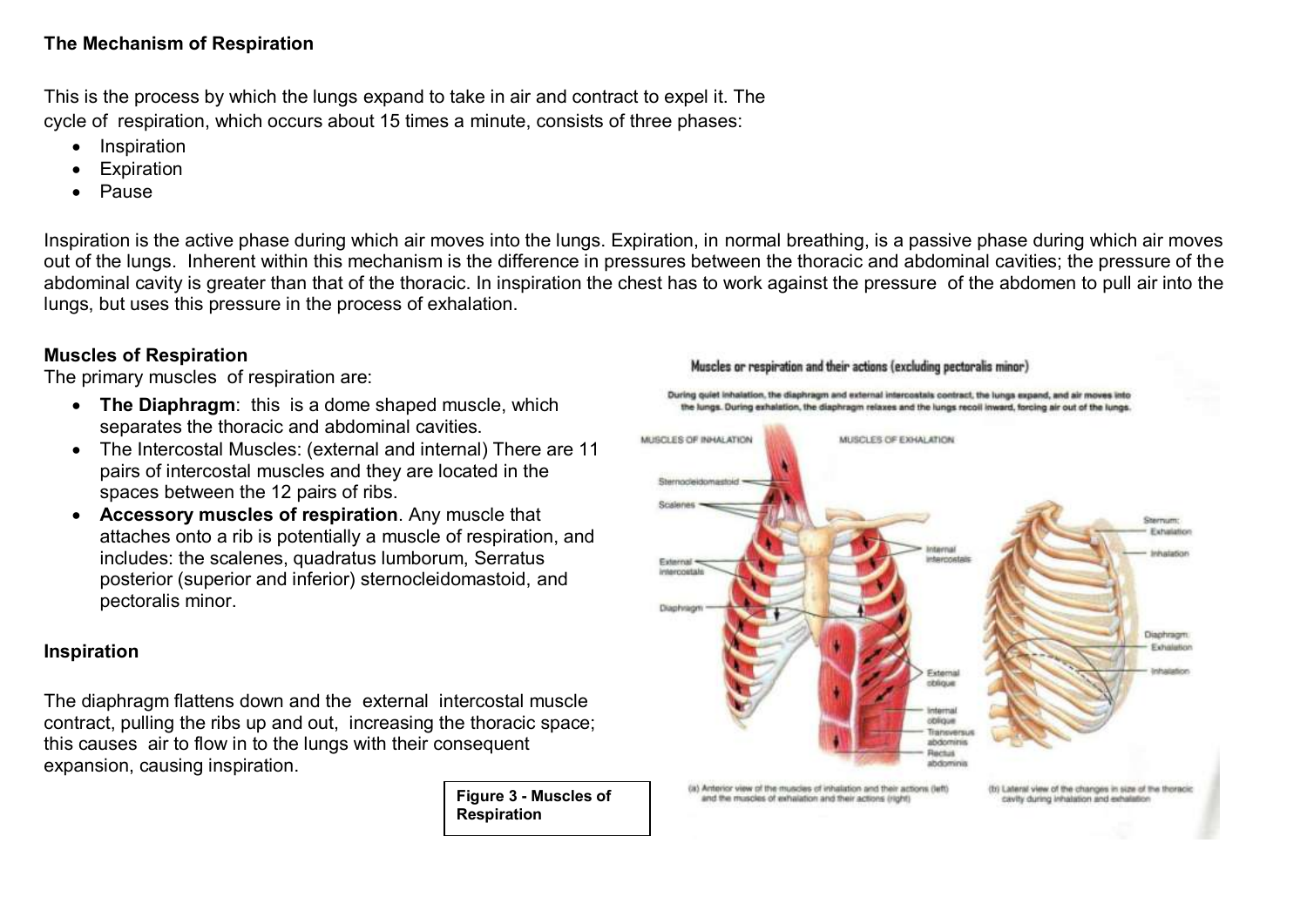## **Expiration**

Relaxation of the respiratory muscles and the natural elasticity of the lung tissue reverse the above process. The elastic alveoli, which were stretched, now recoil. The pressure of the air in the lungs is now greater than the atmospheric air, and this causes air to move out of the lungs, producing expiration.

#### **Definitions**

**Respiration**: This is the process of supplying oxygen to and removing carbon dioxide from the tissues. These gases are carried in the blood, oxygen from the lungs to the tissues and carbon dioxide from the tissues to the lungs. The gas exchanges in the lungs are called external respiration and those in the tissues are called internal respiration.

**Alveoli**: These are the functional units of the lungs. Exchange of oxygen and carbon dioxide takes place through the walls of the alveoli and the walls of the pulmonary capillaries.

**Tidal Volume**: This is the amount of air that moves in and out with each normal breath.

**Eupnoea**: Normal, quiet respiration

**Hyperpnoea**: Increased respiration with stress or exercise

**Dyspnoea**: Difficulty in breathing e.g. with asthma

**Inspiratory Reserve Volume**: This is the maximal additional volume of air that can be inspired at the end of a normal inspiration.

**Expiratory Reserve Volume**: This is the maximal additional quantity of air that can be expired at the end of a normal expiration.

**Vital Capacity**: This is the volume of air that can be moved in a single breath.

**Residual Volume**: This is the amount of air that remains in the lungs after maximal

expiration; also called dead space air.

**Total Lung Capacity**: This is the lung volume at its maximum (i.e., after a maximal

inspiration).

**Figure 4 - Spirogram of Respiration**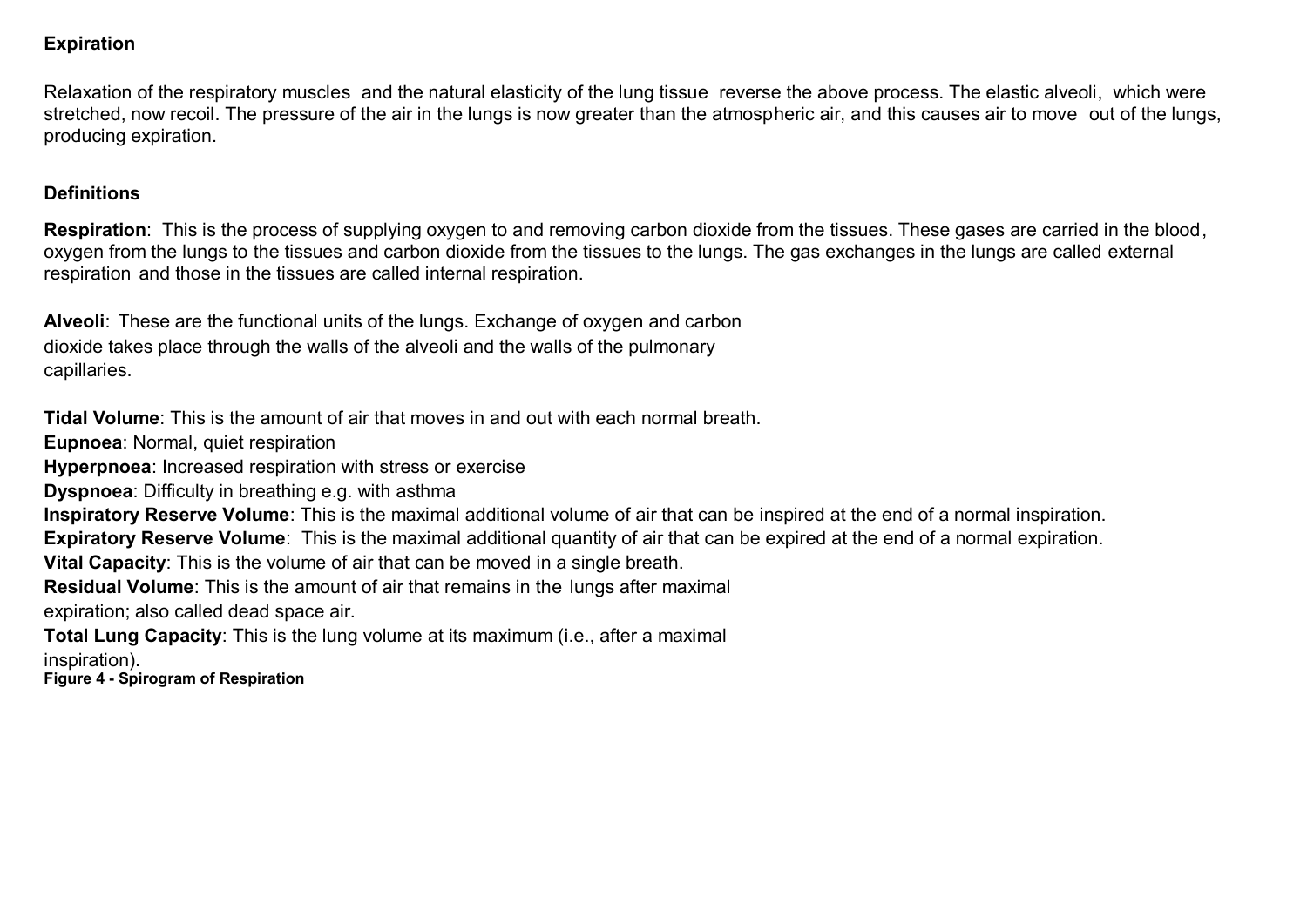# Spirogram showing lung volumes in millilitres (read graph from right to left)



#### **Average Composition of Air**

| Inspired                  | <b>Expired</b>                              |
|---------------------------|---------------------------------------------|
| Nitrogen 78%              | Nitrogen 78%                                |
| Inert gases 1%            | Inert gases 1%                              |
| Oxygen 21%                | Oxygen 17%                                  |
| Carbon dioxide-negligible | Carbon dioxide 4%                           |
| Water vapour-variable     | Water vapour-to saturation at<br>body temp. |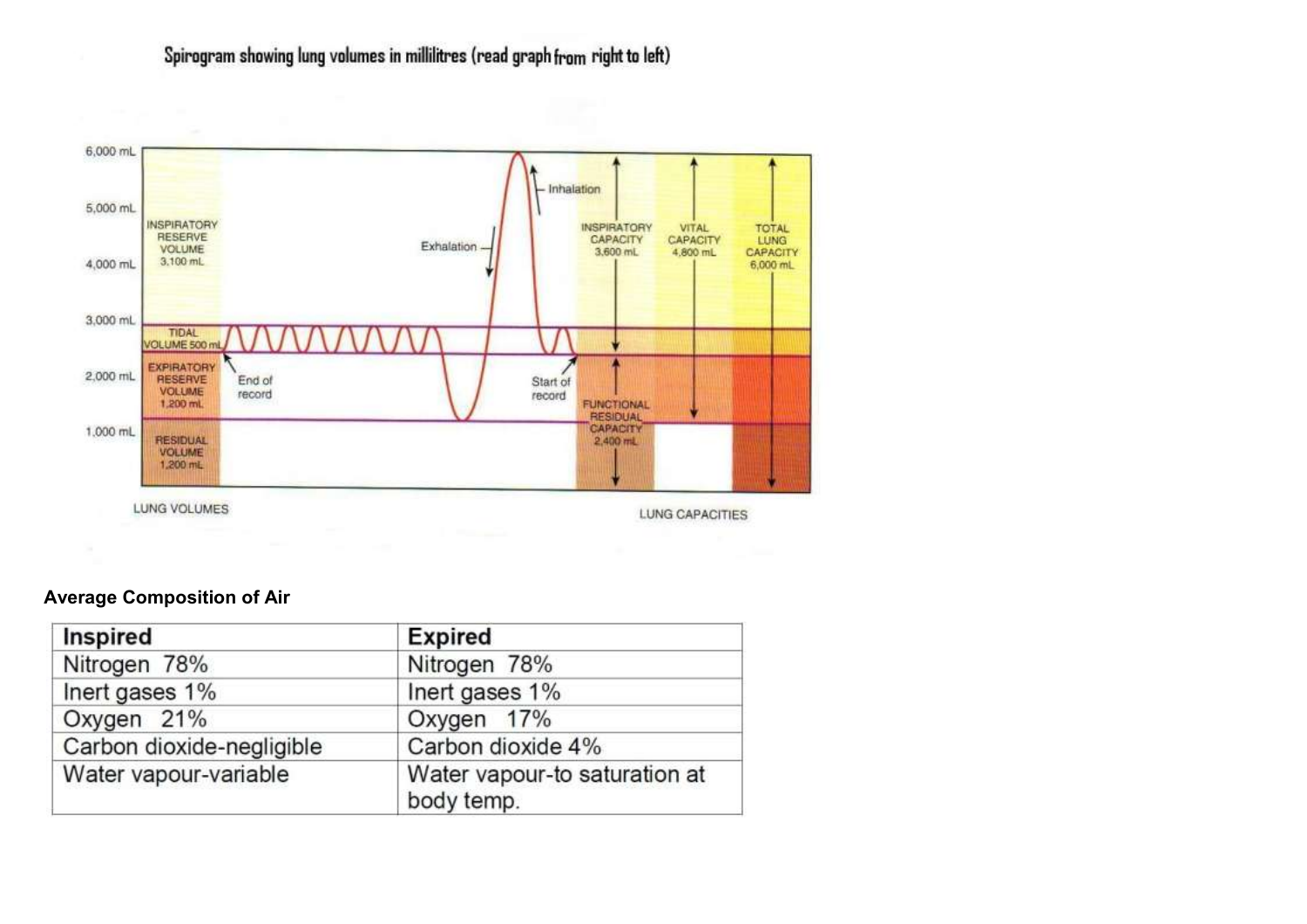# **Laminar flow**

Laminar flow is descriptive of how a gas or fluid flows along a pipe. It flows fastest in the centre of the tube, becoming gradually slower towards the outside of the tube, where the gas is in contact with the inner layer of the tube itself; hence there are 'layers' (laminae) of flow.



There is an equation which describes this flow



This equation explains that the flow along the tube is proportional to the forth power of the radius. This is meaningless until you consider it in a dynamic situation; if there is a very small change in the radius, it will create a very big change in the rate of flow; this can be a cause of some disorders.

#### **Exercise and the respiratory system**

The function of the respiratory tree is to provide oxygen for the tissues and to remove carbon dioxide; during exercise pulmonary respiration increases linearly for about 60-90% of the individual's capacity. When there is increased oxygen consumption at a cellular level, there is a consequent increase in blood carbon dioxide. This is detected in the respiratory centre in the brain stem, which initiates an increase in the rate of respiration.

# **Disorders of the Respiratory System**

# **Viral infections**

E.g. colds and influenza

# **Allergic rhinitis**

This is an inflammation of the nasal mucosa due to an allergy, e.g. house dust mite, pollen cats and feathers.

# **Sinusitis**

This is an inflammation of the frontal and/or maxillary sinuses; it can be caused by allergy infection or stress.

# **Asthma**

Asthma is a general term for difficulty in breathing. Bronchial asthma is the result of the constriction of smooth muscles in the bronchial and bronchiolar walls, accompanied by inflammation and excess mucus secretion. The condition has various causes including exercise, stress, idiopathic and caused by an allergic reaction. Medication allows the smooth muscle to relax (Ventolin/Salomol) and suppression of inflammation (Becotide). This is not to be confused with cardiac asthma (see later).